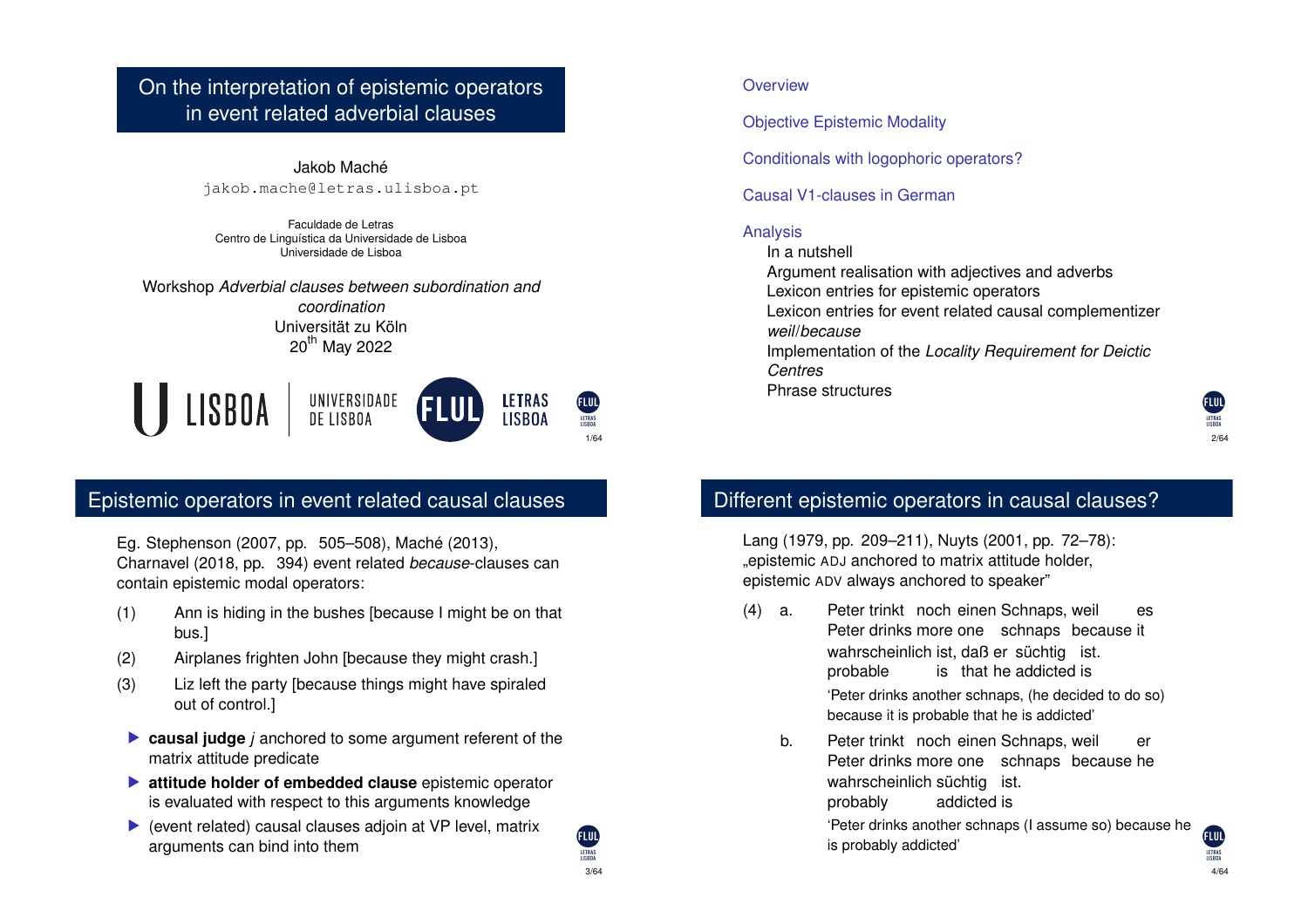#### Similar contrast: epistemic operators in event related conditionals

Likewise such a contrast is discussed for the occurrence within the antecedents of conditionals (cf. Lyons 1977, pp. 805–806 ex. 5, Hengeveld 1988, pp. 236-240 ex. 6).<sup>1</sup>

- (5) a. If it may be raining, you should take your umbrella.
	- b. If it is possible that it will rain, you should take your umbrella.
	- c. If there is a possibility of rain you should take your umbrella.

5/64

**FLUL** 

7/64

- (6) a. If it is possible that John will come, I am going home.
	- b. \* If possibly John will come, I am going home.

<sup>1</sup> Once again Lyons is not very explicit. He does not provide any

### Aims of this talk

#### Address questions:

- Q1 How to account for the different behaviour of different epistemic operators in (event related) adverbial clauses?
- Q<sub>2</sub> Are conditional clauses anchored to some logophoric operator too (cf. Charnavel 2018, pp. 421)?

# Similar contrasts: epistemic operators in information seeking question

Contrast between acceptability of epistemic ADJ and ADV in questions, as observed since Greenbaum (1969, pp. 111, 153), Jackendoff (1972, pp. 344–345) (cf. 7), Bellert (1977, pp. 344–345) (cf. 8), Lyons (1977, pp. 799), Hengeveld (1988, pp. 236–240) and Nuyts (2001, pp. 58–59)  $(9)$ :

- (7) a. Is it probable that Frank beat all his opponents?
	- b. \* Did Frank probably beat all his opponents?
- (8) a. Is it possible/probable that John will come?
	- b. \* Will John possibly/probably come?
- (9) a. Is it probable that they run out of fuel?
	- b. \* Did/Have they problably run out of fuel?
	- c. \* Probably they have run out of fuel?

ungrammatical example for epistemic adverbs.  $\frac{6.64}{6.64}$  (cf. 805–806.)  $2$ Lyons is not explicit about this contrasts but they follow from his claims (cf. 805–806.)



#### Popular solution for Q1: Two types of epistemic modality

Lyons (1977, pp. 787–809), Hengeveld (1988, pp. 236–240), Nuyts (2001)

- $\blacktriangleright$  there are two distinct types of epistemic modality associated with two distinct scope positions in the clause, (cf. Lyons 1977, pp. 804)
	- $\triangleright$  objective epistemic modality (ObjEM) : assertion of a possibility/necessity, everybody is epistemic judge
	- $\blacktriangleright$  **subjective epistemic modality (SubjEM):** entirely independent illocutionary force with reduced speaker commitment to the truth, in opposition to assertive operator and question operator, only speaker is epistemic judge
- **P** epistemic adverbs: express subjective epistemic modality, speaker weakens truth commitment
- **EX epistemic adjectives:** express objective epistemic modality, statement of a (logical) possibility or necessity
- **Exercise Exercise modal verbs:** depending on lexical item express both or only one epistemic modality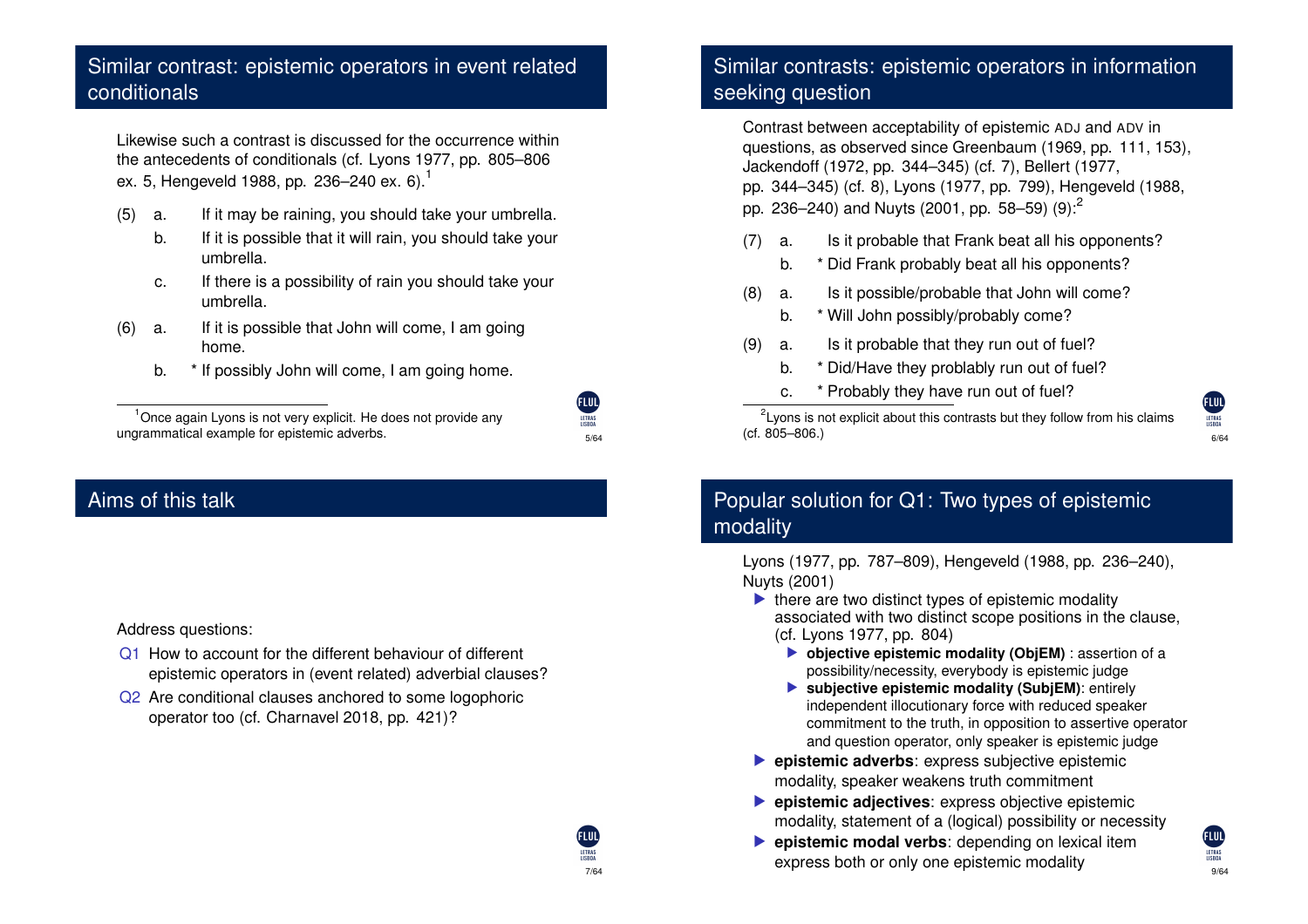#### Challenges for the assumption of objective epistemic modality

- 1. No agreement which modal verbs are ObjEM
- 2. Till date it remains to be shown that there are modal verbs which are grammatical in all the environments which are typical for ObjEM
- 3. ObjEM is considered to be derived from SubjEM this claim is at odds with two observations
	- 3.1 ObjEMV developed before SubjEMV counterparts developed
	- 3.2 Adverbs are commonly assumed to be derived from adjectives

# Epistemic operators in (?)event related conditionals I

German *könnte* considered to be only SubjEM, but yet found in antecedents of (?event related) conditionals:

 $(10)$ it says besagt, dass eine in die Schweiz that a in the Switzerland fled geflüchtete Person nicht in ihr Ursprungsland zurückgeschafft person NEG in his origin.country back.delivered werden PASS.AUX-INF may if darf, wenn sie dort an Leib und Leben she there at body and life bedroht threaten-PPP be-INF could sein könnte.<sup>3</sup>

> 'It says that a person who has fled to Switzerland must not be returned to his original country if they could be physically threatened there.'

#### Some syntactic types of conditionals

- Eg. Kratzer (1986, pp. 8 1995, pp. 130), Sweetser (1990,
- pp. 116), Haegeman (2002, pp. 125):
- 1. **Event related/central conditionals**: if event *e*<sup>1</sup> happens, event *e*<sup>2</sup> happens
- 2. **Epistemic/peripheral conditionals**: if proposition *p* is true, then I assume that proposition *q*
	- 2.1 often 'echoic', proposition of antecedent *p* already part of common ground/shared beliefs
	- 2.2 antecedent often precedes matrix clause (but: *You must be rich by now, if you bought a house in the center in the 80s*)
	- 2.3 consequent/matrix clause always an epistemic assumption (often without explicit epistemic operator)
- 3. **Speech Act** if *p* is true/applicable, then you may accept utterance *q*
	- 3.1 often 'echoic', proposition of antecedent *p* already part of common ground/shared beliefs
	- 3.2 antecedent often precedes matrix clause (but: *Call me, if you need help! Who is this girl, if I may ask?*)



### Epistemic operators in (?)event related conditionals II

1. Quantified matrix subjects can bind variables in *wenn*-clause with epistemic *könnte* (cf. tests by Charnavel 2018, pp. 404–408):

(11) Keine*<sup>i</sup>* geflüchtete Person darf in ihr Ursprungsland no fled person may in his origin.country zurückgeschafft werden, back.delivered PASS.AUX-INF if wenn ihr*<sup>i</sup>* Leib und their body and Leben bedroht life threaten-PPP be-INF could sein könnte.

> 'No person who has fled to Switzerland must be returned to their country of origin if their life could be threatened there.'

10/64

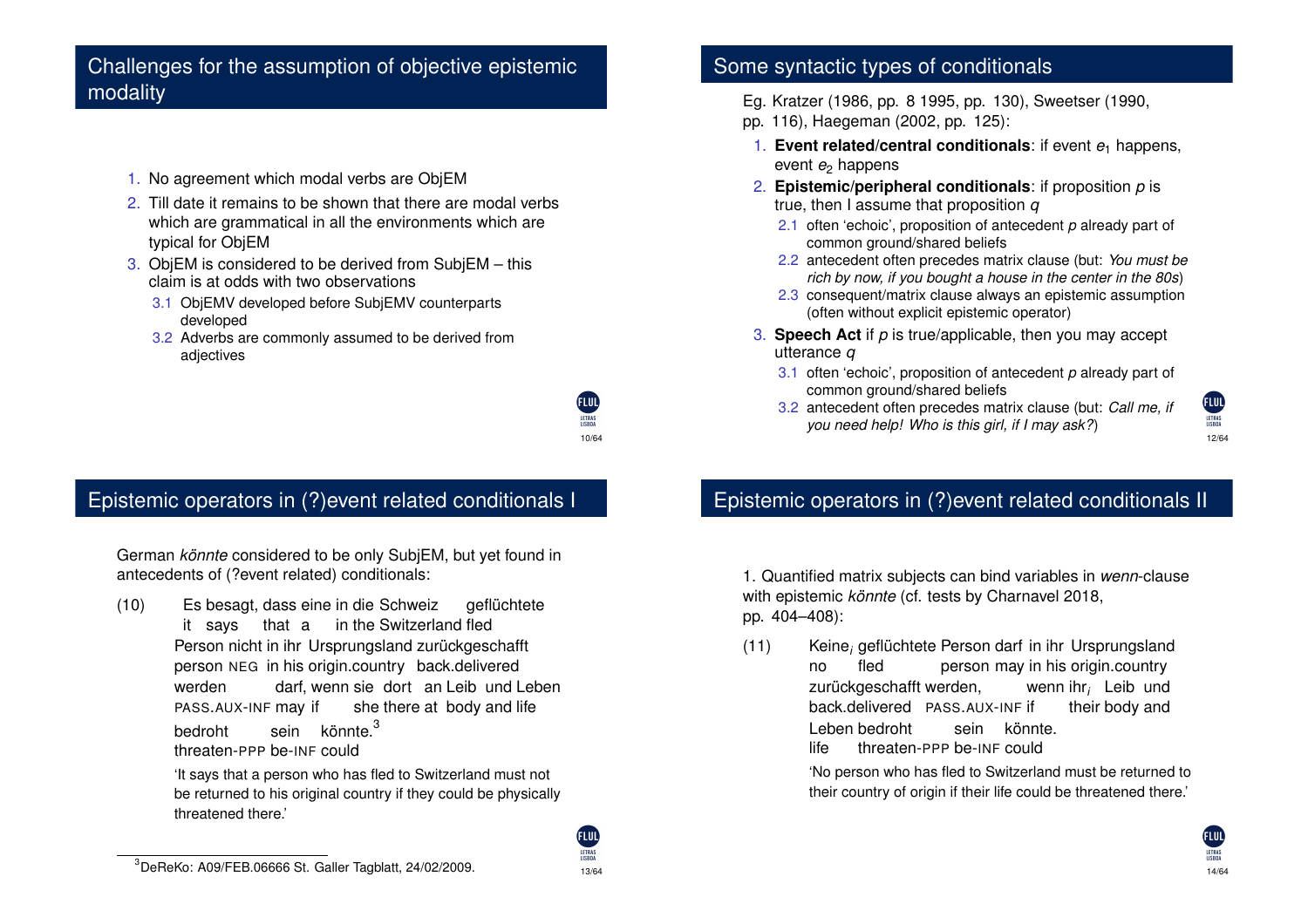#### Epistemic operators in (?)event related conditionals III

2. Principle C effects hold in *wenn*-clause with epistemic *könnte* (cf. tests by Charnavel 2018, pp. 404–408):

(12) ?? Sie*<sup>i</sup>* darf nicht in ihr Ursprungsland zurückgeschafft she may NEG in her origin.country back.delivered werden, PASS.AUX-INF if wenn die Person<sub>i</sub> dort an Leib und the person there at body and Leben bedroht life threaten-PPP be-INF could sein könnte.

> Intended 'They*<sup>i</sup>* must not be returned to their country of origin if the person could be physically threatened there.'

> > 15/64

17/64

LETRAS<br>LISBOA

# Epistemic operators in event related conditionals VI

Same is possible if epistemic operator is ADJ (*möglich* 'possiblye') or ADV (*möglicherweise* 'possibly') but not with PRT *wohl*

- (14) . . . wenn es möglich ist, dass sie dort möglicherweise an Leib und Leben bedroht ist
- (15) . . . wenn sie dort möglicherweise an Leib und Leben bedroht ist
- (16) \* . . . wenn sie dort wohl an Leib und Leben bedroht ist

#### Epistemic operators in (?)event related conditionals IV

VP-adverbials such as *oft* 'often' may take scope over *wenn*-clause with epistemic *könnte*:

 $(13)$ often PASS.AUX fled werden geflüchtete Person*<sup>i</sup>* nur in das erste person only in the first Eintrittsland zurückgeschoben, wenn ihr*<sup>i</sup>* Leib entry.country back.delivered-PPP if their body und Leben im Herkunftsland bedroht and life in.the origin.country threaten-PPP be-INF sein könnte.<sup>4</sup> could

'Often refugees are only returned to the first country if their life is threatened in their country of origin.' *oft* > *wenn. . . könnte*

- $\blacktriangleright$  These sentences are event-related/central/VP-adjoined conditionals
- $\blacktriangleright$  They can contain SubjEM



Which attitude holder referent is the conditional judge?

- (17) a. the judge*<sup>i</sup>* must not return any person who fled if he*<sup>i</sup>* considers it possible that that person is physically threatened in their country of origin, (even if everybody else believes that refugee would be save)
	- b. the judge must not return any person who fled if everybody (#else) considers it possible that that person is physically threatened in their country of origin
	- c. # the judge must not return any person who fled if that refugee considers it possible that they is physically threatened in their country of origin

16/64

**FLUL** LETRAS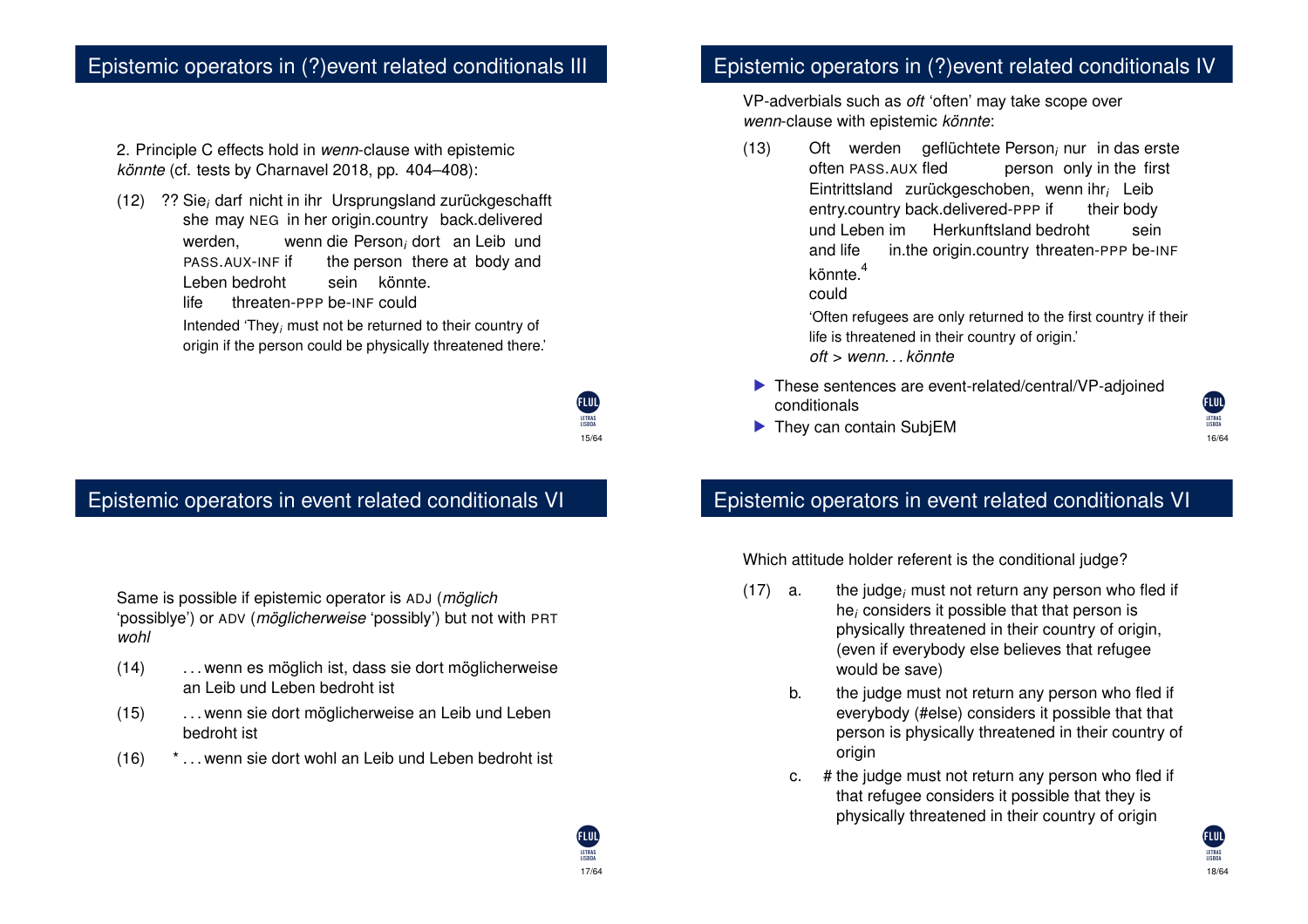But speech act conditionals may result in similar interpretation....

(18) Wenn (ihr*i*) Leib und Leben im if her body and life in.the origin.country **Herkunftsland** bedroht threaten-PPP be-INF could then return.IMP the sein könnte, dann schieb die Person*<sup>i</sup>* nicht ab. person NEG away

> 'If a person's life is threatened in their country of origin, then don't return them.'

> > **FLUL** 19/64

# SubjEM in conditionals – example 2

(19) Wenn der Täter if the offender armed bewaffnet sein könnte, würde be-INF could would ich jedoch dringend abraten.<sup>5</sup>

I but strongly disadvise-INF

'If the offender could be armed, I would strongly advise against it.'

5 DeReKo: RHZ96/OKT.04492 Rhein-Zeitung, 08/10/1996.

# FLUL 20/64

#### SubjEM in conditionals – example 3

- (20) Wenn in einem Unfall if in an accident the drunkenness a die Trunkenheit eine Rolle role gespielt haben könnte, so sind Folgen play-PPP have-INF could so are consequences auch bei einem Alkoholgehalt also with a alcohol.percentage of less 0.5 von unter 0,5 Promilie möglich.<sup>6</sup> promille possible 'If it is possible that the cause for an accident was drunkenness, then it ispossible that there will be
	- consequences even if the percentage of alcohol was less then 0.5 promille .'

#### SubjEM in conditionals – example 4

 $(21)$ we take nehmen den Hilferuf the distress.call very serious stressed sehr ernst", betonte Polizeipräsident Wolfgang Fromm. "Es ist das einzig police.president Wolfgang Fromm it is the only richtige Verhalten, wenn ein Menschenleben in correct behaviour if a human.life in Gefahr sein könnte.".<sup>7</sup> danger be-INF could

> ' "We take the distress call very seriously"the police president Wolfang Fromm stressed. "This is the only right behaviour if a human life could be in danger. '

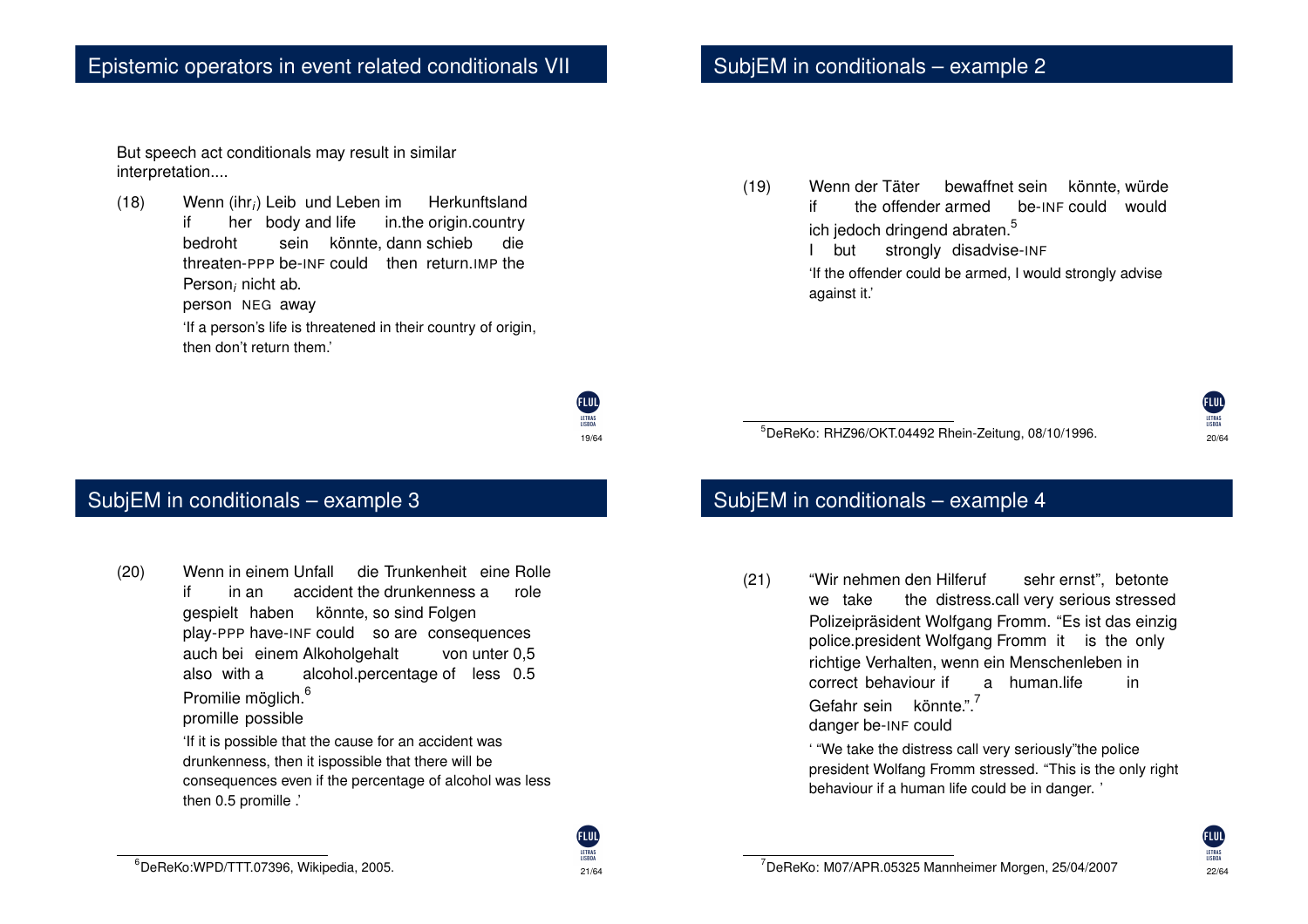# SubjEM in conditionals – example 5

 $(22)$ at.the end can-SBJV.PST the Linkspartei by such Ende könnte die Linkspartei über solche Bündnisse ein starker Faktor im alliances a strong factor in.the Federal.Council Bundesrat werden – und dies wäre become and this be-SBJV.PST of all of vor allem von Gewicht, wenn die Bundesregierung nach der weight if the government after the Bundestagswahl schwarz-gelb geprägt sein election black-yellow coin-INF be-INF könnte.<sup>8</sup> can-SBJV.PST 'Finally, the Leftwing-party could become a strong factor in the federal council due to such alliances – this would become important if after the next elections the government could be lead by a black-yellow coalition.'

**ELUD** LETRAS 23/64

26/64

LETRAS<br>LISBOA

 $^8$ DeReKo: HAZ09/AUG.02799 Hannoversche Allgemeine. 18/08/2009.  $^{23/64}$  https://orf.at/#/stories/3260240/

#### Epistemic operators in epistemic causal V1-clauses II

- ▶ Causal judge *j*: Charnavel (2018, pp. 401): speaker always is the causal judge or at least the causal judgement of a matrix attitude holder argument referent
- Example (23) Causal judge: speaker + matrix attitude holder (Case #2 is ruled out with peripheral clauses)
- $\blacktriangleright$  Charnavel's prediction holds

#### Epistemic operators in epistemic causal V1-clauses I

Pittner (2011), Pittner (2016): German has complementizerless peripheral causal clauses with V1-order.

(23) Eine amphibische Landungsoperation im an amphibious debarkation in.the region Gebiet der the.GEN seaport.GEN Odessa considers Hofbauer Hafenstadt Odessa hält Hofbauer damit therefore in near in nächster Zeit für ausgeschlossen – time for rule.out-PPP dürften be.probable the Ukrainians PRT also a die Ukrainer doch auch einen Minengürtel in Küstennähe verlegt mine.belt in deploy have-INF haben.<sup>3</sup> 'Therefore, Hofbauer considers an amphibious debarkation in the region [as Ukrainians may have deployed a belt of sea mines inshore].' 9 Österreichischer Rundfunk 15.4. 2022.

https://orf.at/#/stories/3260240/

**FLUL** LETRAS

#### Epistemic operators in epistemic causal V1-clauses II

- $\triangleright$  Charnavel (2018, pp. 408–412): peripheral/speech act oriented causal (*since*-)clauses can neither present the attitude expressed in causal clause
	- $\blacktriangleright$  as attitude of a matrix attitude holder argument
	- $\triangleright$  nor as the attitude of both the speaker+matrix attitude holder
- $\blacktriangleright$  Example (23) challenges Charnavel's claim: speaker and matrix attitude holder argument referent required to hold belief that Ukrainians deployed mines.
	- (24) a. # But I think the Ukrainian Navy do not have any sea mines that could harm a Russian ship.
		- b. # But HE thinks that there won't be any disembarkment because the Russian Navy lacks motivation and training

27/64

LETRAS<br>LISBOA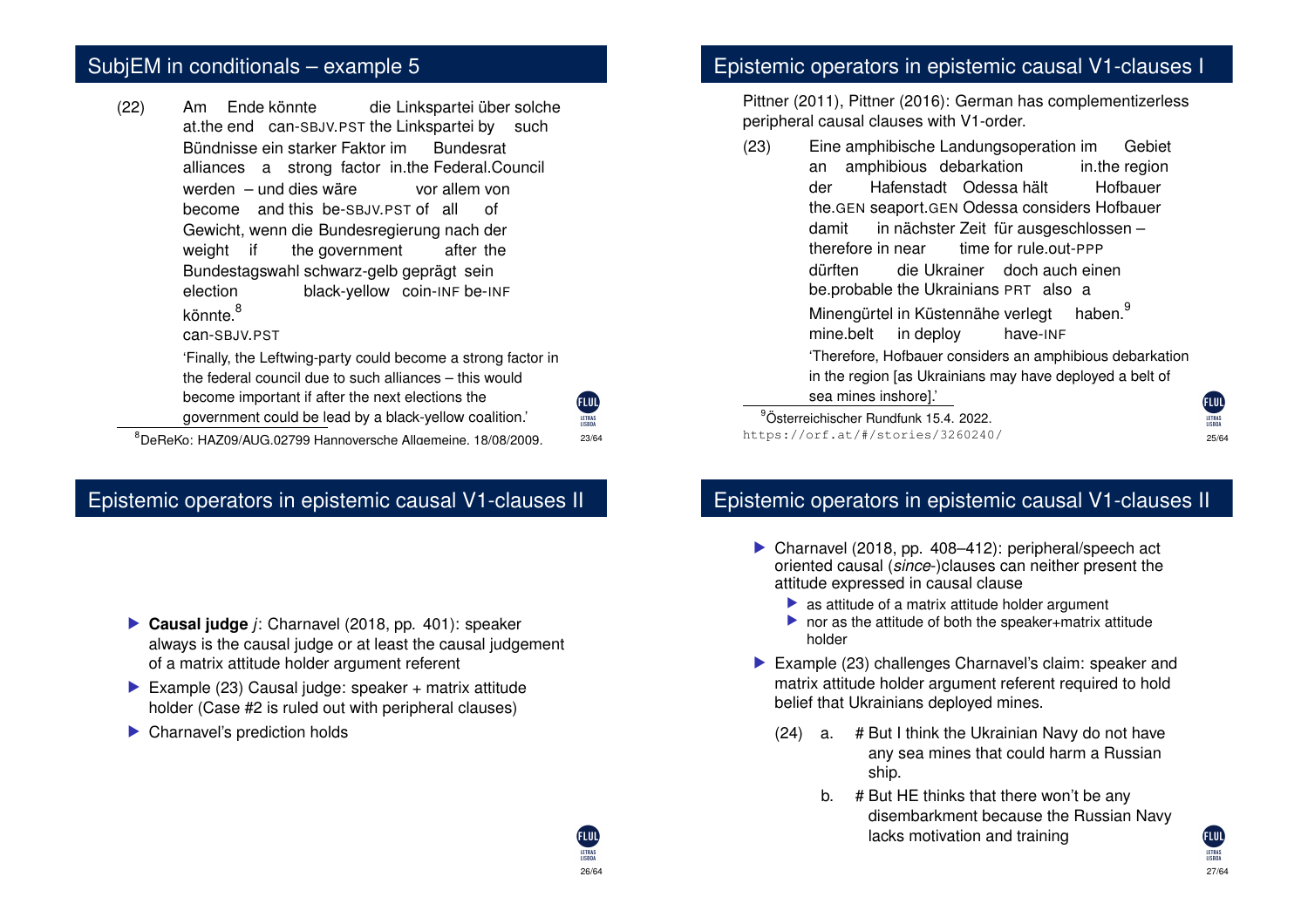#### Epistemic operators in epistemic causal V1-clauses III

- $\blacktriangleright$  Epistemic modal verb can be replacement with other epistemic operators (ADJ, ADV, ?PRT *wohl*)
	- (25) a. ist es doch wahrscheinlich, dass die Ukrainer einen Seeminengürtel verlegt haben
		- b. haben doch die Ukrainer wahrscheinlich einen Minengürtel verlegt
		- c. ? haben doch die Ukrainer wohl einen Minengürtel verlegt

# Adjectives have potential to realise arguments

- **Main assumption here:** adjectives and adverbs differ with respect whether they can syntactically realise their arguments
	- $\blacktriangleright$  adjectives have potential to syntactically realise arguments
	- $\blacktriangleright$  adverbs do not have potential to syntactically realise arguments
- but they are both 'subjective' epistemic
- $\triangleright$  epistemic operators introduce variables for a judge/deictic centre which must be bound locally
- $\blacktriangleright$  epistemic adjectives introduce an attitude holder argument which locally binds the DC-variable
- $\blacktriangleright$  epistemic adverbs do not, the remain unbound
- $\blacktriangleright$  Many operators (circumstantial operators) fail to embedd epistemic operators whose DC-variable is not locally bound yet



#### Argument realisation with different uses of adjectives

There are restrictions on argument realisation depending on the type of adjective use, depending on the language:

- 1. predicative uses (facilitated by copula)
- 2. attributive uses (embedded with in modified NP)
- 3. adverbial uses



#### Condition on Deictic Centres (CoDeC)

The use of an epistemic operator indicates that the embedded proposition is not part of the DEICTIC CENTRE's knowledge. (cf. Maché 2013, pp. 415)

#### Locality Requirement for Deictic Centres

The variable of the DEICTIC CENTRE is bound by...

- 1. . . . the experiencer arguments of the predicate which introduce the epistemic modal operator
- 2. . . . a logophoric operator within the same clause (eg. if epistemic operator in causal clause)
- 3. . . . the experiencer argument of an attitude predicate in the superordinate clause
- 4. . . . the most salient referent of the speech act
- $\frac{132}{34/64}$  (cf. Maché 2013, pp. 422)  $\frac{11880\lambda}{34/64}$

32/64

28/64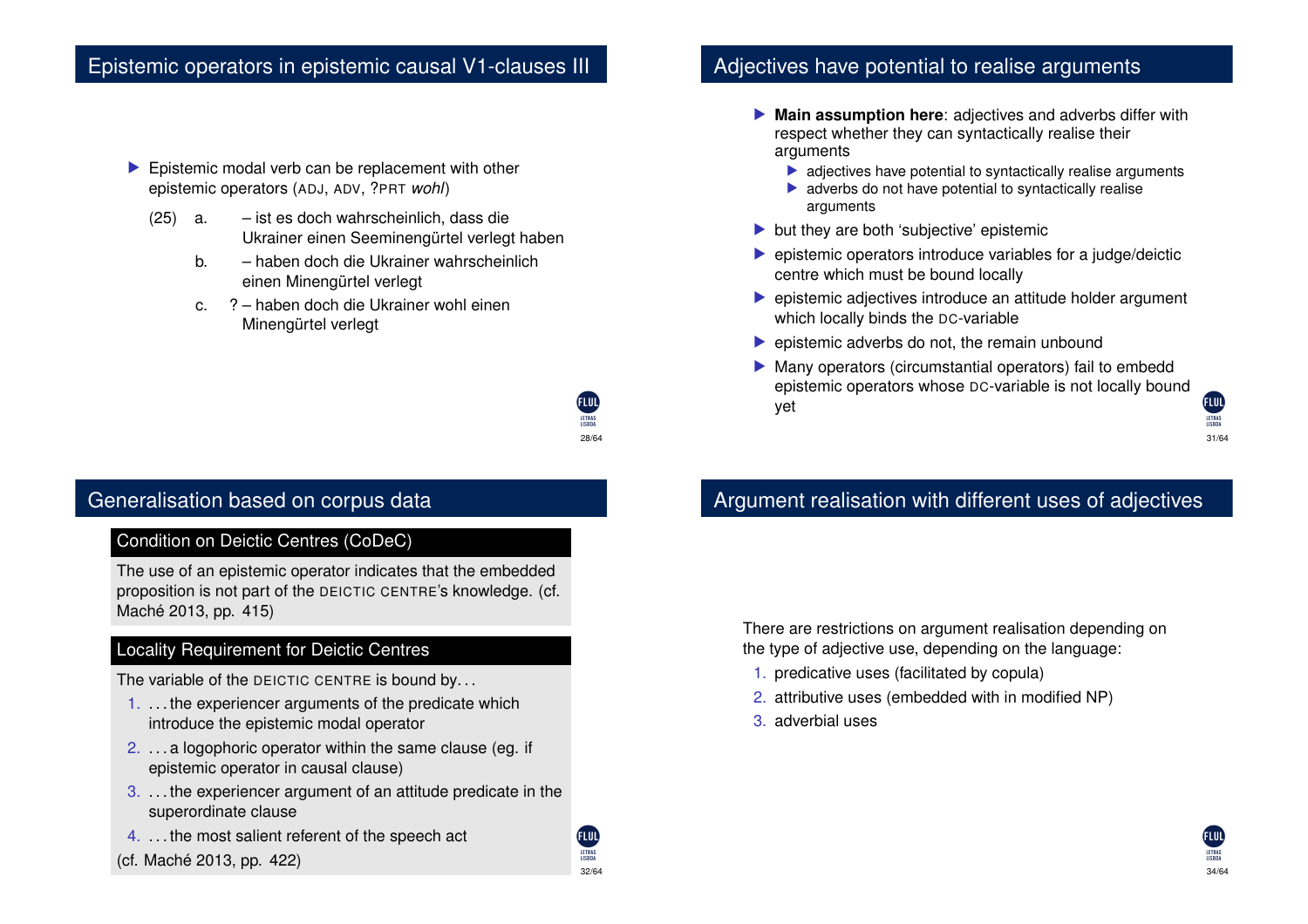#### Argument realisation with adjectives: German I

- (26) Der Diener ist [<sub>NP<sub>dat</sub> seiner Herrin]</sub> the servant COP his-DAT mistress.DAT loyal treu. 'The servant is loyal to his mistress.'
- (27) [der [<sub>AdjP</sub> [<sub>NPdat</sub> seiner Herrin] the his-DAT mistress.DAT loyal servant treue] Diener]. 'The servant loyal to his mistress.'
- $(28)$ the servant behaves REFL Diener verhält sich (\*[<sub>NP<sub>dat</sub> seiner Herrin])</sub> his mistress treu.

#### loyal

'The servant behaves in a loyal (\*to the mistress) way.'

 $(29)$ Diener verhält sich treu [<sub>PP</sub> gegenüber seiner the servant behaves REFL loyal towards his Herrin]). **ELUL** mistress The servant behaves in way a loyal to the mistress.'  $35/64$ 

#### Argument realisation with adjectives: German II

 $(31)$ the mathematician COP Mathematikerin ist (<sub>NPdat</sub> ihrer Kollegin] her-DAT colleague.DAT ähnlich. similar

'Mathematician resembles her colleague.'

- (32) [<sub>NP</sub> die [<sub>AdjP</sub> [<sub>NP<sub>dat</sub> ihrer Kollegin]</sub> the her-DAT colleague.DAT similar ähnliche] Mathematikerin]. mathematician 'The mathematician akin to her colleague'
- $(33)$ the mathematician goes Mathematikerin geht (\*[<sub>NP<sub>dat</sub> ihrer</sub> her-DAT Kollegin1) colleague.DAT similar at the problem towards ähnlich an das Problem heran. 'The mathematician tackles the problem in a similar way

#### (FLUL) LETRAS<br>LISBOA 37/64

35/64

LETRAS

#### Argument realisation with adjectives: German I – realisation as adjunct

- $(30)$ the servant behaves REFL loyal Diener verhält sich treu [<sub>PP</sub> gegenüber seiner towards his Herrin]). mistress
	- 'The servant behaves in way a loyal to the mistress.'
	- ▶ Similar to agentive *von*-PP/*by*-PP in passive sentences

# FLUI

#### Argument realisation with adjectives: German III

 $(34)$ the girl Mädchen war COP.PST [PP*zu* zu ihrer Lehrerin] to her-DAT teacher.DAT frech. cheeky

'The girl was cheeky to her teacher.'

(35) [NP das [AdjP [PP*zu* zu ihrer Lehrerin] freche] the to her-DAT teacher.DAT cheeky Mädchen]. girl

'The girl cheeky to her teacher'

(than her colleague)'  $\frac{38/64}{38/64}$   $\frac{38/64}{18/64}$  class room.' (36) Das Mächen hat (\*[PP*zu* zu ihrer Lehrerin]) the girl has to her-DAT teacher.DAT frech im cheeky in.the classroom Klassenzimmer einen Joint geraucht. a joint smoke 'The girl smoked cheekily (\*to her teacher) a joint inside the class room.'

**FIIII**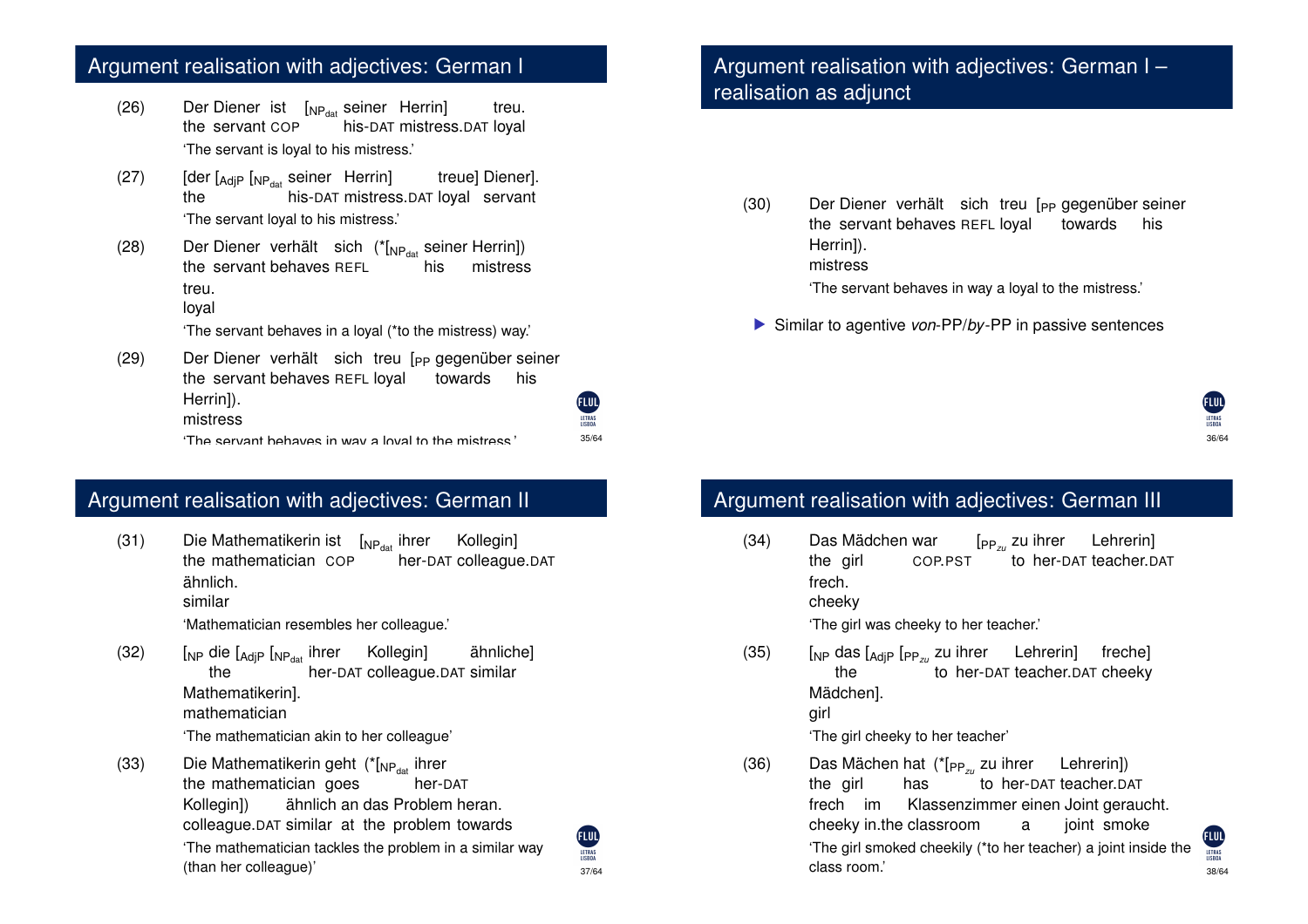#### Argument realisation of Adverbs and adjectives

- $(37)$ the actor Darsteller war COP.PST [PP*zu* über den about the-AKK death Tod seines Hundes] traurig. his.GEN dog-GEN sad 'The actor was sad about his dog's death.'
- (38) [NP der [AdjP [PP*über* über den the about the-AKK teacher.DEATH Tod seines Hundes] traurige] Darsteller]. his.GEN dog-GEN sad actor 'The actor sad about the death of his dog'
- (39) Der Darsteller hat (\*[PP*über* über den the actor has about the-AKK Tod teacher.DEATH his.GEN dog-GEN sadly sing-PPP seines Hundes]) traurig gesungen. 'The actor sang (\*about the death of his) sadly.'

39/64

**FLUT** LETRAS

42/64

LETRAS<br>LISBOA

# Lexicon entry for epistemic adverbs

- (40) *wahrscheinlich* 'probably' PHON ^^^^^^^^^^^^^^^^^^^^^^^^^^^^^^^^^^^^^^^^^^^^^^^^^  $\overline{\phantom{a}}$ PHON /vaɐˈ.ʃaɪn.lɪç/<br>Γ Γ SYNSEM ł. ^^^^^^^^^^^^^^^^^^^^^^^^^^^^^^^^^^^^^^^^^^^^  $\overline{\phantom{a}}$ LOC  $\mathbf{r}$ ^^^^^^^^^^^^^^^^^^^^^^^^^^^^^^^^^^^^^^^^^^^  $\overline{\phantom{a}}$ CAT ł. ^^^^^^^^^^^^^^^^^^^^^^^  $\vdash$ HEAD  $\mathbf{r}$ ^^^^^^^^  $\frac{\mathsf{L}}{\mathsf{L}}$ MOD ł.  $\overline{\phantom{a}}$  $\overline{\phantom{a}}$  $\overline{LOC}$  CAT  $\left[$  HEAD *verb* CONT *soai*  $\overline{\phantom{a}}$  $\mathbf{I}$  $\overline{\phantom{a}}$  $\overline{\phantom{a}}$  $\overline{\phantom{a}}$  $\overline{\phantom{a}}$  $\overline{a}$ COMPS<br>ARG-ST  $\langle$  VP<sub>i</sub>, PP<sub>i</sub> *adverb*  $\mathbf{I}$  $\overline{\phantom{a}}$  $\overline{a}$ **CONT** ł. \<br>\<br>\<br>\<br><br><br><br><br><br><br><br><br><br><br><br><br><br><br>  $\overline{a}$ SOA *i* EXP *j* DC *ind epistemic-soa* [  $\overline{\phantom{a}}$  $\overline{\phantom{a}}$  $\mathbf{I}$  $\overline{\phantom{a}}$  $\overline{\phantom{a}}$  $\frac{1}{2}$  $\Box$  $\overline{\phantom{a}}$  $\mathbf{I}$  $\overline{\phantom{a}}$  $\overline{\phantom{a}}$
- $\triangleright$  based on entries for sentence adverbs as suggested by Müller (2020, pp. 223) or Kim (2021, pp. vii)
- $\triangleright$  include a DEICTIC CENTRE (DC) which determines the attitude holder with respect to whose knowledge the epistemic modal operator is evaluated

#### Summary: Argument realisation of adjectives and adverbs

- $\blacktriangleright$  Adverbs fail to realise NP and PP-arguments
- $\blacktriangleright$  Adverbs fail to embed finite clauses
- $\blacktriangleright$  sentence adverbs modify clauses
- $\blacktriangleright$  Adjectives and adverbs differ with respect whether and how they realise their arguments



# Lexicon entry for predicative epistemic adjectives

#### (41) *wahrscheinlich* 'probable'



- $\blacktriangleright$  has an argument for an attitude holder which can optionally realises as *PPfür*
- $\blacktriangleright$  if unrealised, usually interpreted as generic pronoun like PRO*arb*
- $\blacktriangleright$  DC not yet instantiated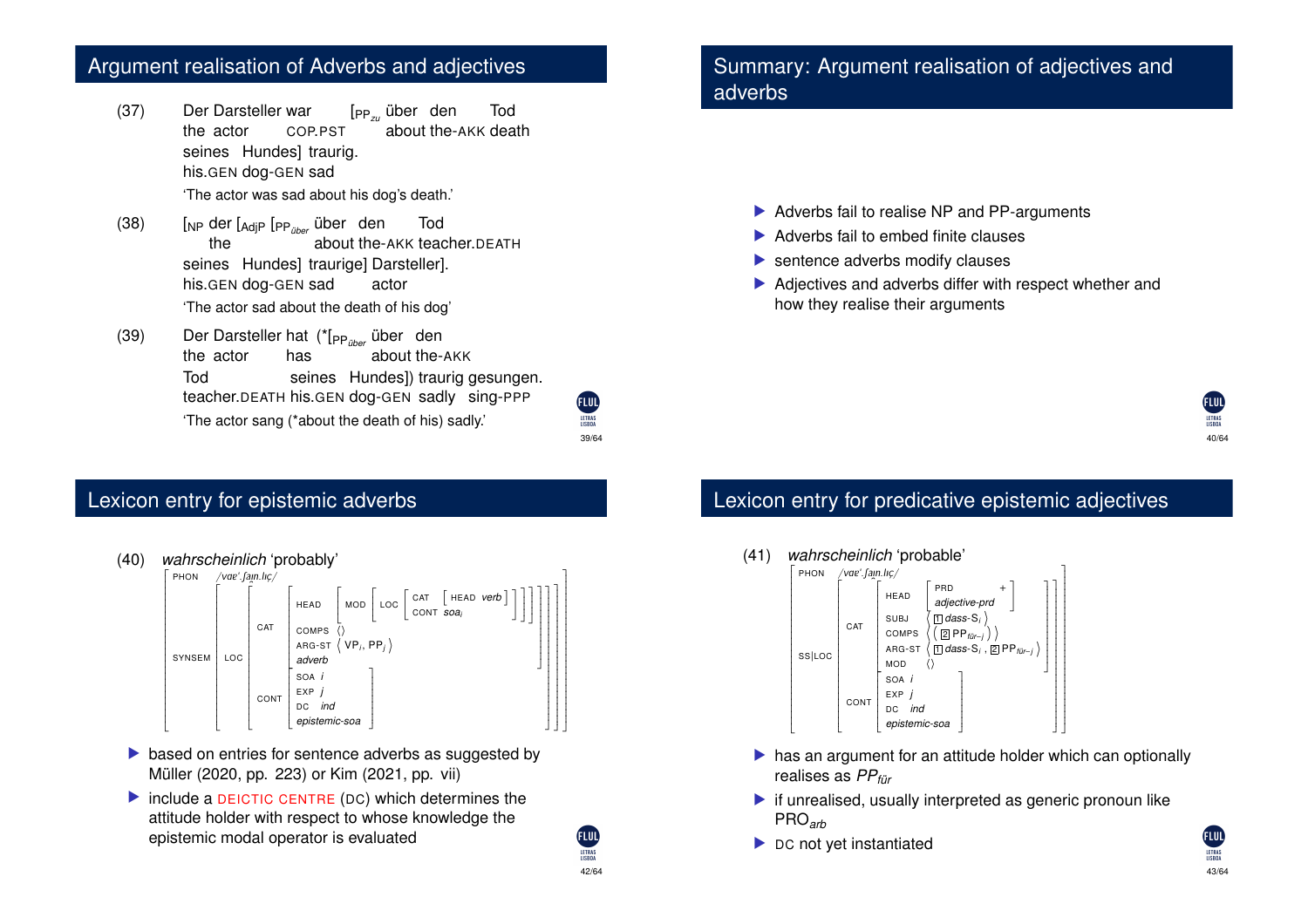```
(42) dürfte 'be.probable' \mathbf{r}\begin{bmatrix} \begin{bmatrix} \mathbf{1} & \mathbf{1} & \mathbf{1} & \mathbf{1} & \mathbf{1} & \mathbf{1} & \mathbf{1} & \mathbf{1} & \mathbf{1} & \mathbf{1} & \mathbf{1} & \mathbf{1} & \mathbf{1} & \mathbf{1} & \mathbf{1} & \mathbf{1} & \mathbf{1} & \mathbf{1} & \mathbf{1} & \mathbf{1} & \mathbf{1} & \mathbf{1} & \mathbf{1} & \mathbf{1} & \mathbf{1} & \mathbf{1} & \mathbf{1} & \mathbf{1} & \mathbf{1} & \mathbf{1\overline{\phantom{a}}\textsf{CAT} \left[ \begin{array}{ll} \textsf{HEAD} & \textsf{\textit{verb}} \ \textsf{A}\textsf{RG}\textsf{-ST} \ \hline \textsf{A}\textsf{RG}\textsf{-ST} \ \hline \textsf{I} \end{array} \oplus \left\{ \begin{array}{ll} \textsf{V} \left[ \begin{array}{ll} \textsf{bse}, \textsf{LEX} + \textsf{, SUBJ} \ \hline \textsf{I}, \textsf{COMPS} \end{array} \right]_i \end{array} \right\} \right)CONT
                                                                                                           ł.
                                                                                                           \overline{\mathsf{L}}\overline{a}SOA i
                                                                                                                  DC ind
                                                                                                                    epistemic-soa
                                                                                                                                                                                                                             \mathbf{I}\overline{\phantom{a}}\overline{a}\mathbf{I}\overline{\phantom{a}}\frac{1}{2}
```
- $\blacktriangleright$  Raising analysis cf. Müller (2013, pp. 243, 277)
- $\triangleright$  no restriction on IC: they can be embedded under non-factives
- $\triangleright$  no restriction on VFORM: they can be nonfinite when embedded under non-factives



#### Lexicon entry *because*-clause – notes

- $\triangleright$  based on entries for sentence adverbs as suggested by Müller (2020, pp. 223) or Kim (2021, pp. vii)
- $\triangleright$  value CONT in MOD determines whether causal clause is VP/event modifier or propositional modifier
- $\blacktriangleright$  IC signals that it is an embedded clause (cf. Ginzburg and Sag 2000, pp. 45)
- $\blacktriangleright$  JUDGE involves always the speaker, some times also event participant
- $\blacktriangleright$  if JUDGE ivolves event participant, latter may also bind deictic center of *because*
- $\triangleright$  only restricted set of adverbial clauses have logophoric operator/deictic center (causal clauses, conditionals, purpose clauses)
- $\blacktriangleright$  this deictic center is able to bind deictic center of embedded modal operators

#### Lexicon entry *because*-clause



46/64

49/64

LETRAS<br>LISBOA

### Formalisation of *LRDC 1*

#### Clause 1

the variable of the DEICTIC CENTRE is identified by the EXPERIENCER argument of the predicate which introduce the epistemic modal operator:



- \ ] Z When ever a predicate of the type *verb* introduces an epistemic operator with DEICTIC CENTRE and has an EXPERIENCER on its COMP-list: the DEICTIC CENTRE is locally bound by the EXPERIENCER argument
- $\triangleright$  applies to reportative modal verbs and copulas with predicative epistemic adjectives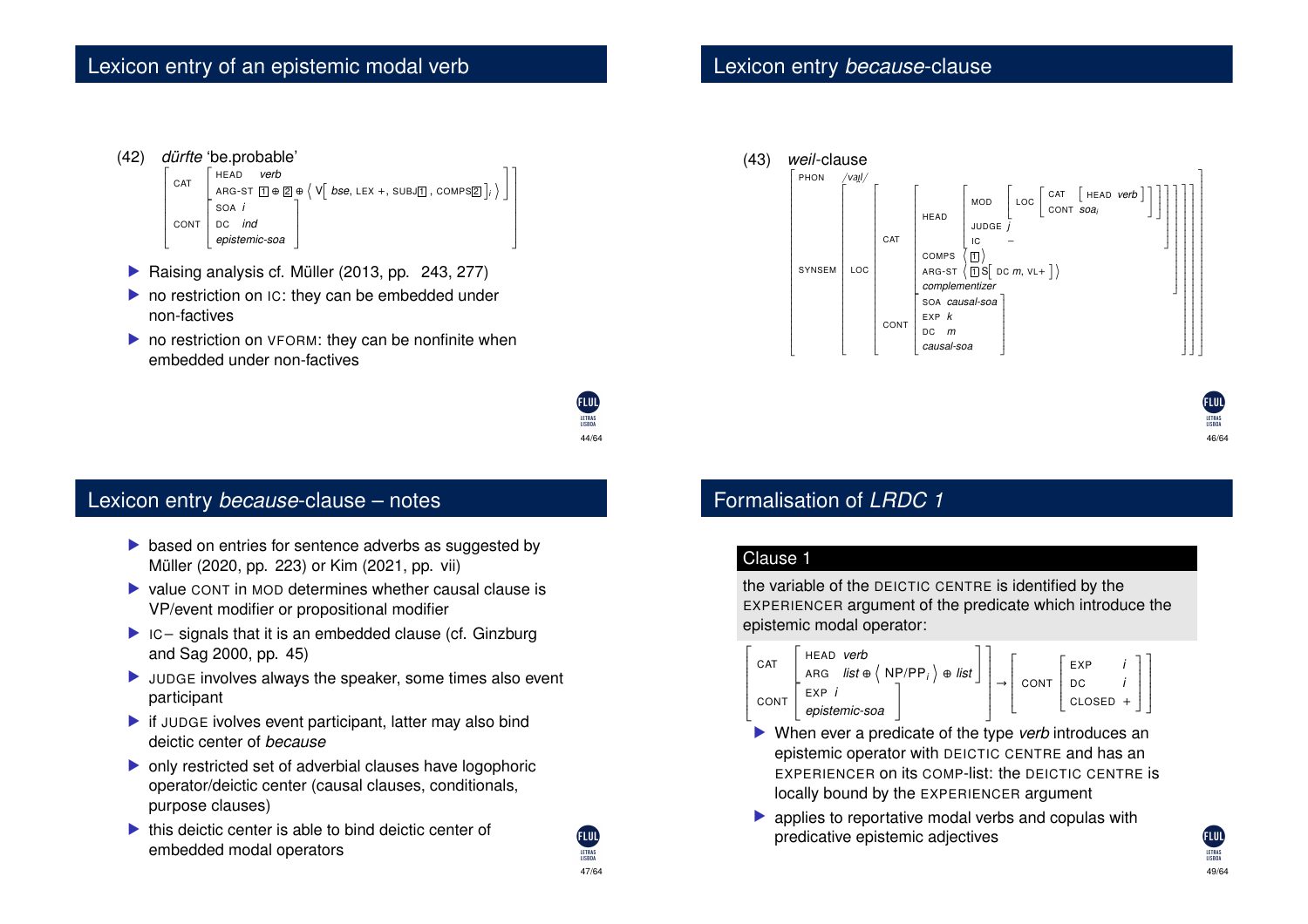#### Formalisation of *LRDC 1* – Comments

- ▶ *LRDC 1* does apply to VPs modified by epistemic adverbs
- $\triangleright$  mother node does not have appropriate attitude holder on ARG-ST list
- ▶ *LRDC* does not apply to epistemic adverb as it is not of the category *verb*

50/64

52/64

# Formalisation of *LRDC 4a* Comments

- $\triangleright$  only declarative clause have CONT value specified for message-type *proposition*
- $\blacktriangleright$  the feature CLOSED signals that there is no more local binder between the root-level node and the DC-variable contributed by the epistemic operator
- $\triangleright$  in such environments the DC is identified with the speaker

#### Formalisation of *LRDC 2*

#### Clause 4a

#### a logophoric operator DC in an adverial clause



- $\triangleright$  IC indicates that the clause containing the epistemic operator is an embedded clause (Ginzburg and Sag 2000, pp. 26, 42–46)
- $\blacktriangleright$  states that an adverbial clause which contains an epistemic operator whose DC is not locally bound, has to be bound by the  $DC$  of the adverbial clause  $(=$  'logophoric operator')
- $\triangleright$  corresponds roughly to the analysis suggested by Charnavel (2018)

LETRAS 51/64

#### Formalisation of *LRDC 3*

#### Clause 3

 $\overline{\phantom{a}}$  $\frac{\mathsf{L}}{\mathsf{L}}$ 

 $\overline{\phantom{a}}$  $\overline{a}$ 

the variable of the DEICTIC CENTRE is bound by the EXPERIENCER argument of an attitude predicate in the superordinate clause



- $\blacktriangleright$  ic signals that clause is embedded (cf. Ginzburg and Sag 2000, pp. 45)
- $\blacktriangleright$  the feature VFORM of the embedded verb remains unspecified, because embedded clause can be non-finite too in German
- $\triangleright$  CLOSED signals that deictic centre in the clause is not bound yet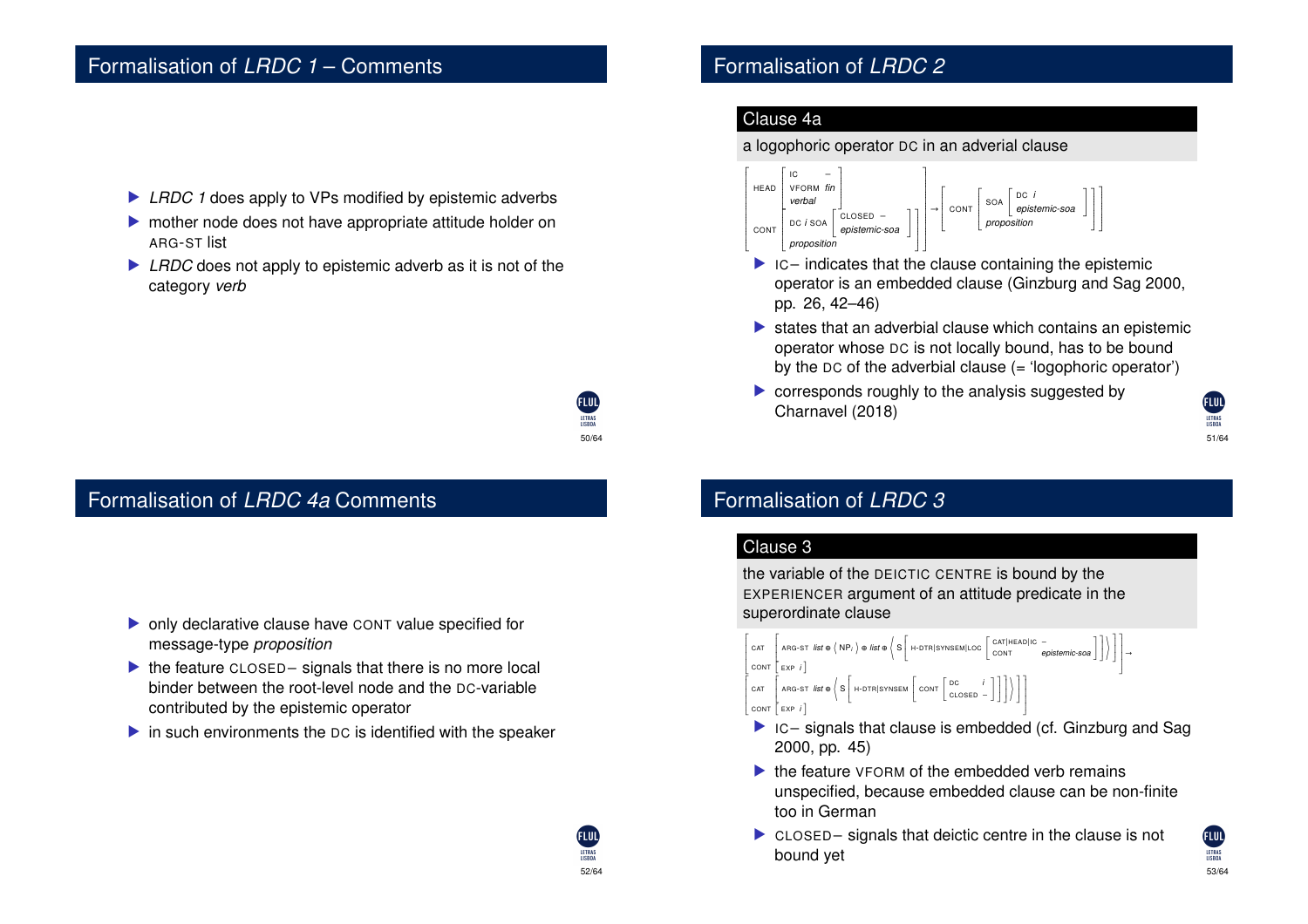### Formalisation of *LRDC 4a*

#### Clause 4a

the most salient referent of the speech act (declaratives)



- $\triangleright$  CLOSED indicates that there is no potential binder which is more local than speaker
- $\triangleright$  root clause constraint according to Ginzburg and Sag (2000, pp. 26, 42–46)
- $\blacktriangleright$  representation of the speaker inspired by Ginzburg and Sag (2000, pp. 120–124)

54/64

**ELUD** LETRAS

56/64

LETRAS<br>LISBOA

# Formalisation of *LRDC 4b*

#### Formalisation of *LRDC 4a* Comments

- $\triangleright$  only declarative clause have CONT value specified for message-type *proposition*
- $\blacktriangleright$  the feature CLOSED signals that there is no more local binder between the root-level node and the DC-variable contributed by the epistemic operator
- $\triangleright$  in such environments the DC is identified with the speaker

# 55/64

### Formalisation of *LRDC 4b* Comments

- $\triangleright$  only interrogative clause have CONT value specified for message-type *question*
- $\blacktriangleright$  the feature CLOSED signals that there is no more local binder between the root-level node and the DC-variable contributed by the epistemic operator
- $\blacktriangleright$  in such environments the DC is identified with the addressee

#### Clause 4b

the most salient referent of the speech act (information seeking interrogatives)

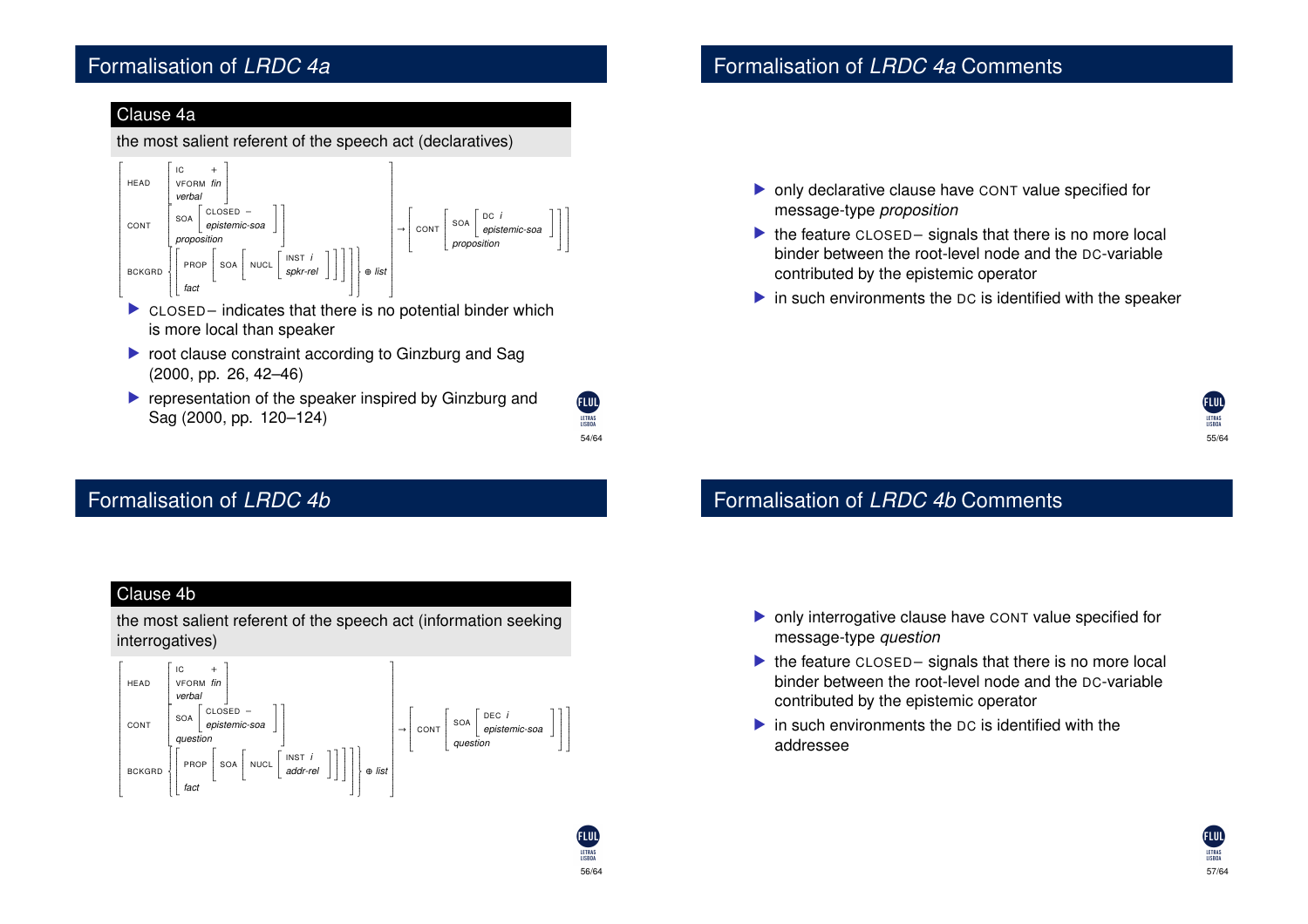## Copula with predicative epistemic adjective



- $\triangleright$  The arguments  $\lceil \cdot \rceil$ ,  $\lceil 2 \rceil$  of the ADJ will end up in the predicate's ARG-ST-list
- $\blacktriangleright$  By virtue of argument attraction in cluster formation the copula attracts the arguments of the embedded predicative adjective

59/64

du

LETRAS

61/64

**FLUT** 

LETRAS

# Epistemic adverbs with VP



- $\blacktriangleright$  Arguments of the ADV will not end up in the predicates ARG-ST-list
- Clause 1 of *LRDC* cannot apply:

# Binding of DC in predicative epistemic adjectives

- ▶ There is constituent with a head of the category *verb* 
	- $\blacktriangleright$  that has an EXP on its ARG-st
	- $\triangleright$  and that a DC in its content:
- $\triangleright$  Controversial? ARG-ST at a phrasal-level (contra Sag and Wasow 1999, pp. 152–154) But: predicate complex formation



# Binding of DC in epistemic adverbs

- ▶ There is no AVM with a head of the category *verb* 
	- $\blacktriangleright$  that has an EXP on its ARG-st
	- $\triangleright$  and that a DC in its content:
- $\triangleright$  consequence: clause 1 cannot apply
- $\triangleright$  consequence: DC-variable left be unbound.
- $\triangleright$  consequence: DC-variable can only be bound by the top most binder

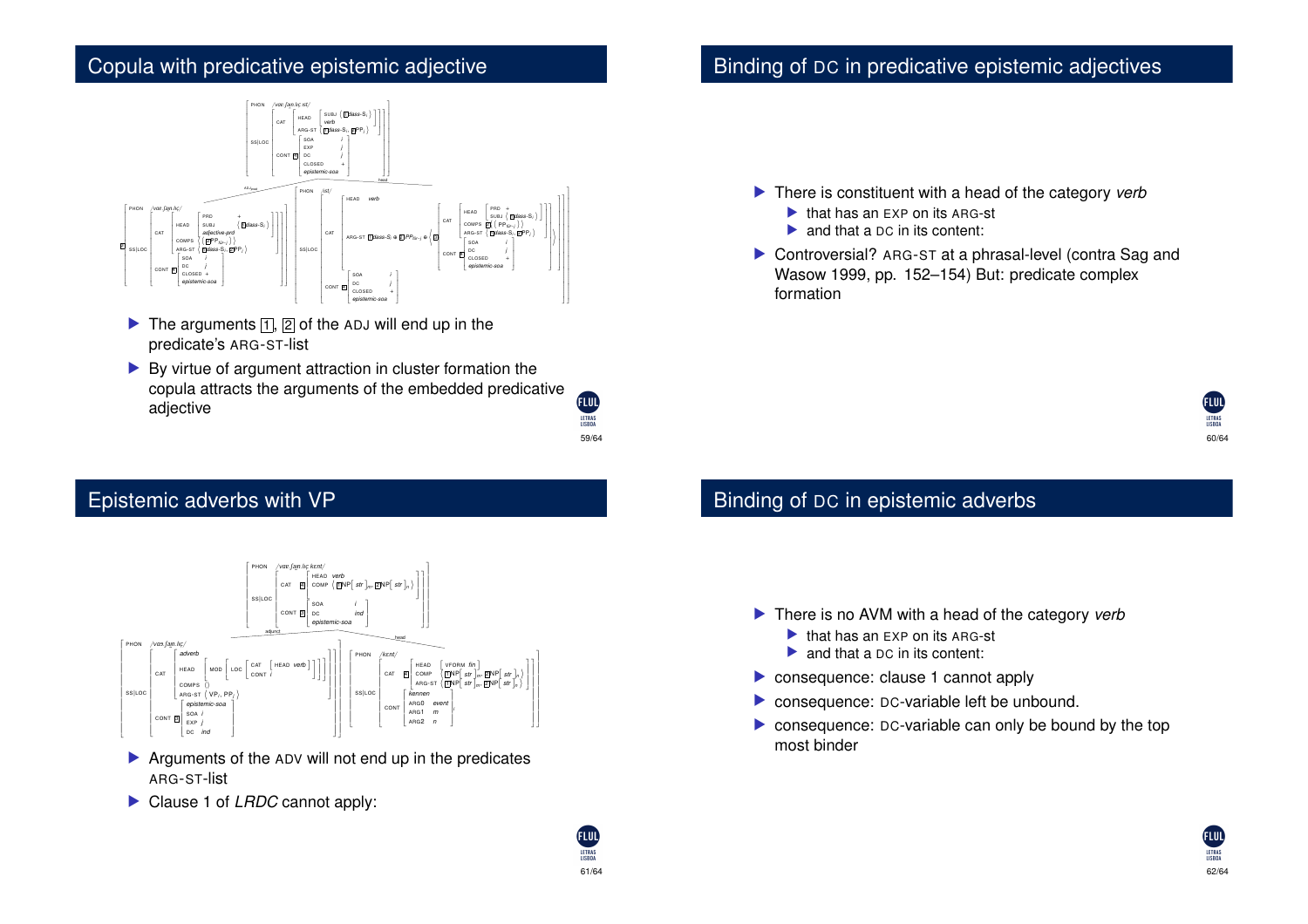

- **EX CONTENT of epistmemic modal verb is epistemic-soa**
- ▶ If in matrix clauses *LRDC 4* applies
- ▶ If embedded in clause *LRDC 3* applies

| Bellert, Irena (1977). "On   |   | Inve:       |
|------------------------------|---|-------------|
| semantic and distributional  |   | mea         |
| properties of sentential     |   | Engl        |
| adverbs". In: Linguistic     |   | Stan        |
| Inquiry 8.2, pp. 337-351.    |   | Publ        |
| URL: http://www.jstor        | 量 | Gree        |
| .org/stable/4177988.         |   | (196)       |
| Charnavel, Isabelle (July    |   | adve        |
| 2018). "Perspectives in      |   | Long        |
| causal clauses". In: Natural | 量 | Hae         |
| Language & Linguistic        |   | "Anc        |
| Theory 37.2, pp. 389-424.    |   | adve        |
| DOI: 10.1007/s11049-0        |   | struc       |
| 18-9418-z. URL: https:       |   | Geoi        |
| //doi.org/10.1007%2          |   | Worl        |
| Fs11049-018-9418-z.          |   | <b>Theo</b> |
| Ginzburg, Jonathan and       |   | pp. 1       |
| Ivan A. Sag (2000).          |   | Heng        |
| Interrogative                |   | "Illoc      |
|                              |   |             |

*Investigations: The Form, ning, and use of English Interrogatives*. ford, CA: CSLI ications.

63/64

**ELUD** 

LETRAS

64/64

LETRAS<br>LISBOA

- enbaum, Sidney (1969). *Studies in English arbial usage.* London: Longman.
	- geman, Liliane (2002). horing to speaker, erbial clauses and the ture of CP". In: *<u>rgetown</u> University Working Papers in Theoretical Linguistics* 2, pp. 117–180.
		- geveld, Kees (1988). ution, mood and

#### **Summary**

- $\blacktriangleright$  The different behaviour of epistemic adverbs and epistemic adjectives in Westgermanic languages is caused by a difference in argument structure and binding behaviour
	- $\blacktriangleright$  epistemic operators introduce a variable for a DEICTIC **CENTRE**
	- $\blacktriangleright$  depending on the context different binding behaviour
	- $\blacktriangleright$  if DC-variable is not bound locally subject to strict conditions on context
	- $\blacktriangleright$  argument position in predicates can be locally bound by EXPERIENCER arguments
	- $\blacktriangleright$  epistemic adverbs do not participate in predicate complex formation, DC cannot be bound locally
	- $\triangleright$  predicative epistemic adjectives are part of the predicate complex, DC is bound locally



modality in a functional grammar of Spanish". In: *Journal of Semantics* 6, pp. 227–269.

Jackendoff, Ray (1972). *Semantic interpretation in generative grammar*. Vol. 2. Studies in linguistics series. Cambridge, MA: MIT Press. Kim, Jong-Bok (2021). "Negation". In: *Head-Driven Phrase Structure Grammar: The handbook*. Ed. by Stefan Müller et al. Berlin: Language Science Press. Kratzer, Angelika (1986).

"Conditionals". In: *Papers*

*from the parasession on pragmatics and grammatical theory at the 22nd regional meeting*. Ed. by A. M. Farley and P. T. Farley. Chicago Linguistic Society, pp. 1–15.

— (1995). "Stage-level and individual-level predicates". In: *The Generic book*. Ed. by Gregory N. Carlson and F. J. Pelletier. Chicago: University of Chicago Press, pp. 125–175. Lang, Ewald (1979). "Zum

Status der Satzadverbiale".

**GIII** LETRAS<br>LISBOA 64/64